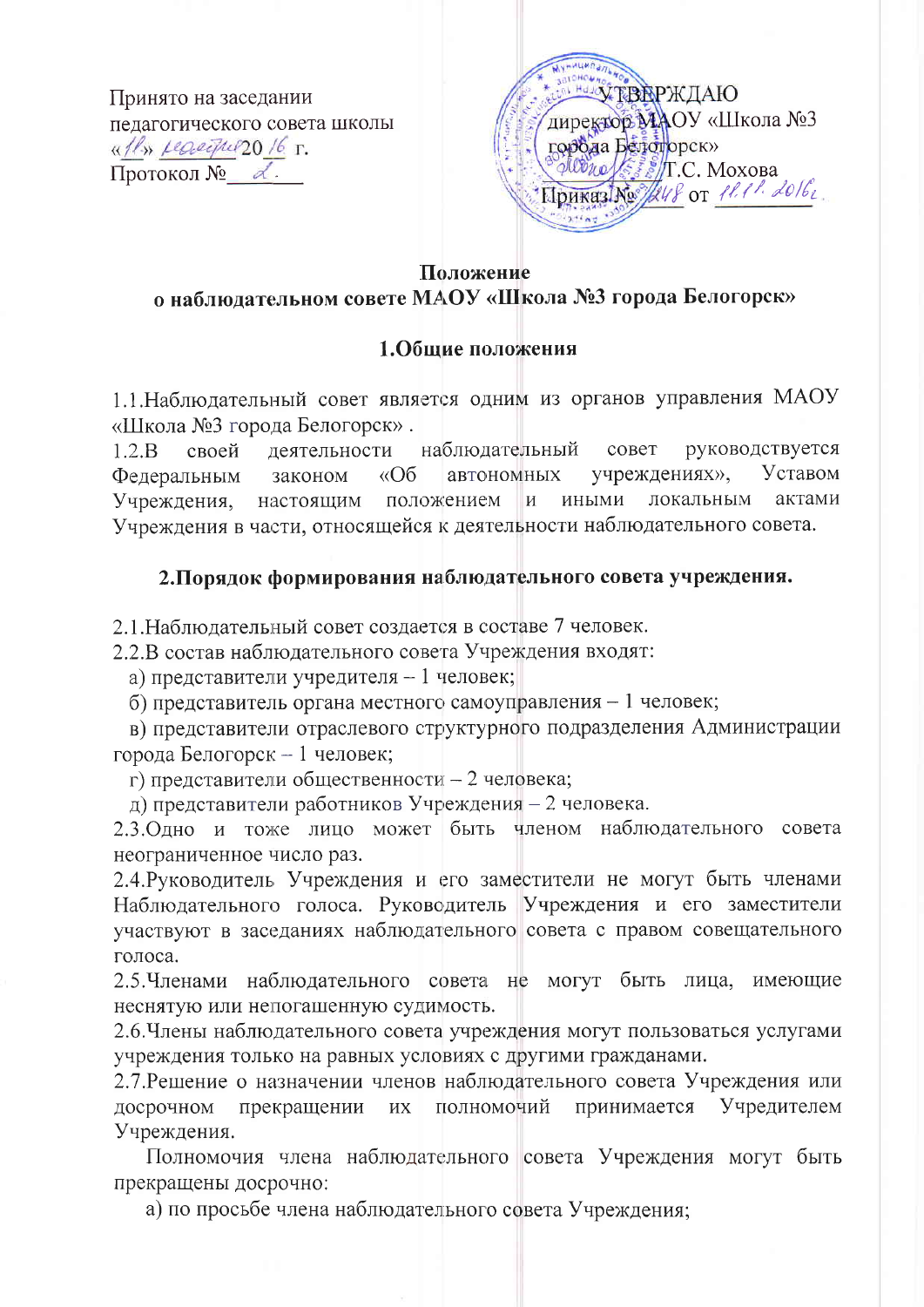б) в случае невозможности исполнения членом наблюдательного совета Учреждения своих обязанностей по состоянию здоровья или по причине его отсутствия в месте нахождения учреждения в течении четырех месяцев;

в) в случае привлечения члена наблюдательного совета Учреждения к уголовной ответственности.

2.8. Решение о назначении представителя работника Учреждения членом наблюдательного совета или досрочном прекращении его полномочий принимается в следующем порядке:

а) на общем собрании трудового коллектива открытым голосованием выбираются кандидатуры большинством голосов присутствующих:

- представителя родителей (законных представителей);

- представителя работников учреждения;

2.9. Вакантные места, образовавшиеся в наблюдательном совете Учреждения в связи со смертью или с досрочным прекращением полномочий его членов, замещаются на оставшийся срок полномочий наблюдательного совета Учреждения.

2.10. Представитель наблюдательного совета Учреждения избирается на срок полномочий наблюдательного совета членами наблюдательного совета Учреждения из их числа простым большинством голосов от общего числа голосов членов наблюдательного совета Учреждения.

2.11. Представитель работников Учреждения не может быть избран председателем наблюдательного совета Учреждения.

2.12. Наблюдательный совет Учреждения в любое время вправе переизбрать своего председателя.

2.13. Председатель наблюдательного совета Учреждения организует работу наблюдательного совета, созывает его заседания, председательствует на них и организует ведение протокола.

2.14.В отсутствие председателя наблюдательного совета Учреждения его функции осуществляет старший по возрасту член наблюдательного совета Учреждения, за исключением представителя работников Учреждения.

2.15. Срок полномочий наблюдательного совета 3 года.

### 3. Порядок проведения наблюдательного совета Учреждения.

3.1. Заседания наблюдательного совета проводятся по мере необходимости, но не реже чем один раз в квартал.

3.2.Заседание наблюдательного совета созывается его председателем по собственной инициативе, по требованию учредителя Учреждения, члена наблюдательного совета или руководителя Учреждения.

3.3.В заседании наблюдательного совета вправе участвовать руководитель Учреждения. Иные приглашенные председателем наблюдательного совета, если против их присутствия не возражает более чем одна треть от общего числа членов наблюдательного совета. Первое заседание наблюдательного совета созывается по требованию Учредителя Учреждения. До избрания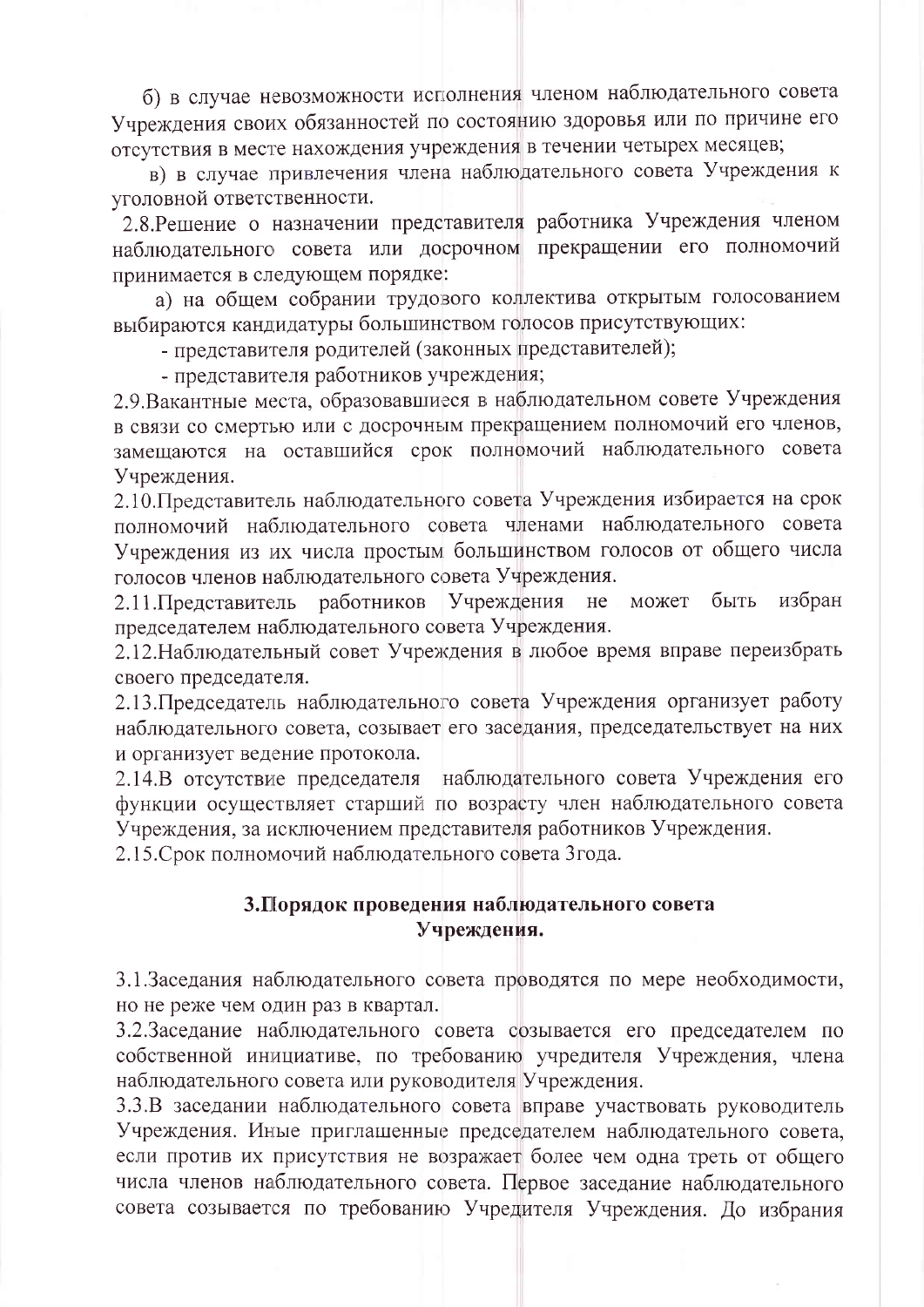таком заседании наблюдательного совета на председателя председательствует старший по возрасту член наблюдательного совета, за исключением работников учреждения.

3.4. Каждый член наблюдательного совета имеет при голосовании один голос. В случае равенства голосов решающим является голос председателя наблюдательного совета.

3.5. Решение вопроса при крупной сделке принимается наблюдательным советом Учреждения в следующем порядке:

а) Сделка, в совершении которой имеется заинтересованность, может быть совершена с предварительного одобрения наблюдательного совета учреждения. Наблюдательный совет обязан рассмотреть предложение о совершении сделки, в совершении которой имеется заинтересованность, в течение пятнадцати календарных дней с момента поступления такого предложения председателю наблюдательного совета;

б) Решение об одобрении сделки, в совершении которой имеется большинством голосов принимается членов заинтересованность, наблюдательного совета учреждения, не заинтересованных в совершении наблюдательном совеете учреждения составляют  $\overline{B}$ сделки, этой большинство, решение об одобрении сделки, в совершении которой имеется заинтересованность, принимается Учредителем Учреждения.

# 4. Компетенция наблюдательного совета Учреждения.

4.1. Наблюдательный совет Учреждения рассматривает:

1) предложения учредителя или руководителя автономного учреждения о внесении изменений в Устав Учреждения;

2) предложения учредителя или руководителя автономного учреждения о создании и ликвидации филиалов автономного учреждения, об открытии и о закрытии его представительств;

3) предложения Учредителя или руководителя автономного Учреждения о реорганизации автономного учреждения или о его ликвидации;

4) предложения Учредителя или руководителя автономного Учреждения об изъятии имущества, закрепленного за автономным учреждением на праве оперативного управления;

5) предложения руководителя автономного учреждения об участии Учреждения в других юридических лицах, в том числе о внесении денежных средств и иного имущества в уставный (складочный) капитал других юридических лиц или передаче такого имущества иным образом другим юридическим лицам, в качестве учредителя или участника;

6) проект плана финансово-хозяйственной деятельности автономного учреждения;

7) по представлению руководителя автономного учреждения проекты отчетов о деятельности автономного учреждения и об использовании его имущества,  $\overline{O}$ исполнении плана  $er$ финансово-хозяйственной деятельности, годовую бухгалтерскую отчетность автономного учреждения;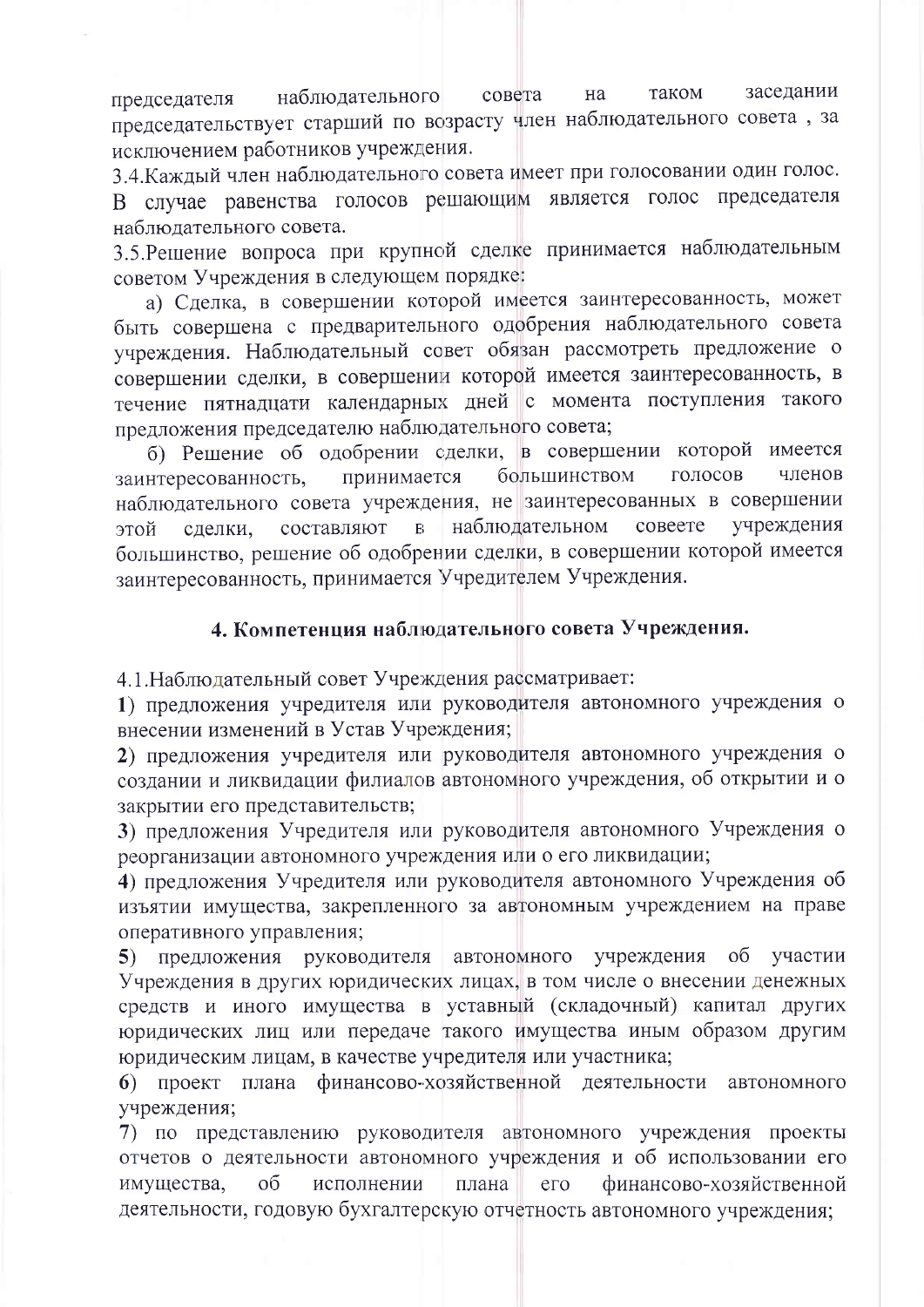8) предложения руководителя автономного Учреждения о совершении сделок по распоряжению недвижимым имуществом и особо ценным движимым имуществом, закрепленными за Учреждением Учредителем или счет средств. выделенных  $3a$ emy учреждением приобретенными Учредителем на приобретение этого имущества;

9) предложения руководителя автономного Учреждения о совершении крупных сделок;

10) предложения руководителя автономного Учреждения о совершении сделок, в совершении которых имеется заинтересованность;

Учреждения выборе 11) предложения руководителя автономного  $\overline{O}$ кредитных организаций, в которых автономное учреждение может открыть банковские счета;

аудита годовой бухгалтерской отчетности 12) вопросы проведения автономного учреждения и утверждения аудиторской организации.

По вопросам, указанным в пп. 1-4 и пп.8, наблюдательный совет автономного Учреждения дает рекомендации. Учредитель автономного учреждения принимает по этим вопросам решения после рассмотрения рекомендаций наблюдательного совета учреждения.

По вопросу, указанному в пп. 6 наблюдательный совет Учреждения дает заключение, копия которого направляется учредителю автономного учреждения. По вопросам, указанным в пп.5 и пп.11 наблюдательный совет автономного учреждения дает заключение. Руководитель автономного учреждения принимает по этим вопросам решения после рассмотрения заключений наблюдательного совета автономного Учреждения.

Документы, представляемые в соответствии с пп. 7, утверждаются наблюдательным советом автономного учреждения. Копии указанных документов направляются учредителю автономного учреждения.

По вопросам, указанным в пп. 9,10 и пп.12, наблюдательный совет учреждения решения, обязательные автономного принимает ДЛЯ руководителя автономного учреждения.

#### 5. Оформление заседаний наблюдательного совета.

5.1. На заседании наблюдательного совета ведется протокол. В протоколе фиксируются:

- дата проведения,

-количественное присутствие (отсутствие) членов наблюдательного совета, приглашенные (Ф.И.О., должность),

- повестка дня, ход обсуждаемых вопросов,

- предложения, рекомендации и замечания членов наблюдательного совета и приглашенных лиц,

- решение.

5.2. Протокол наблюдательного заседания совета подписывается председателем и секретарем совета: